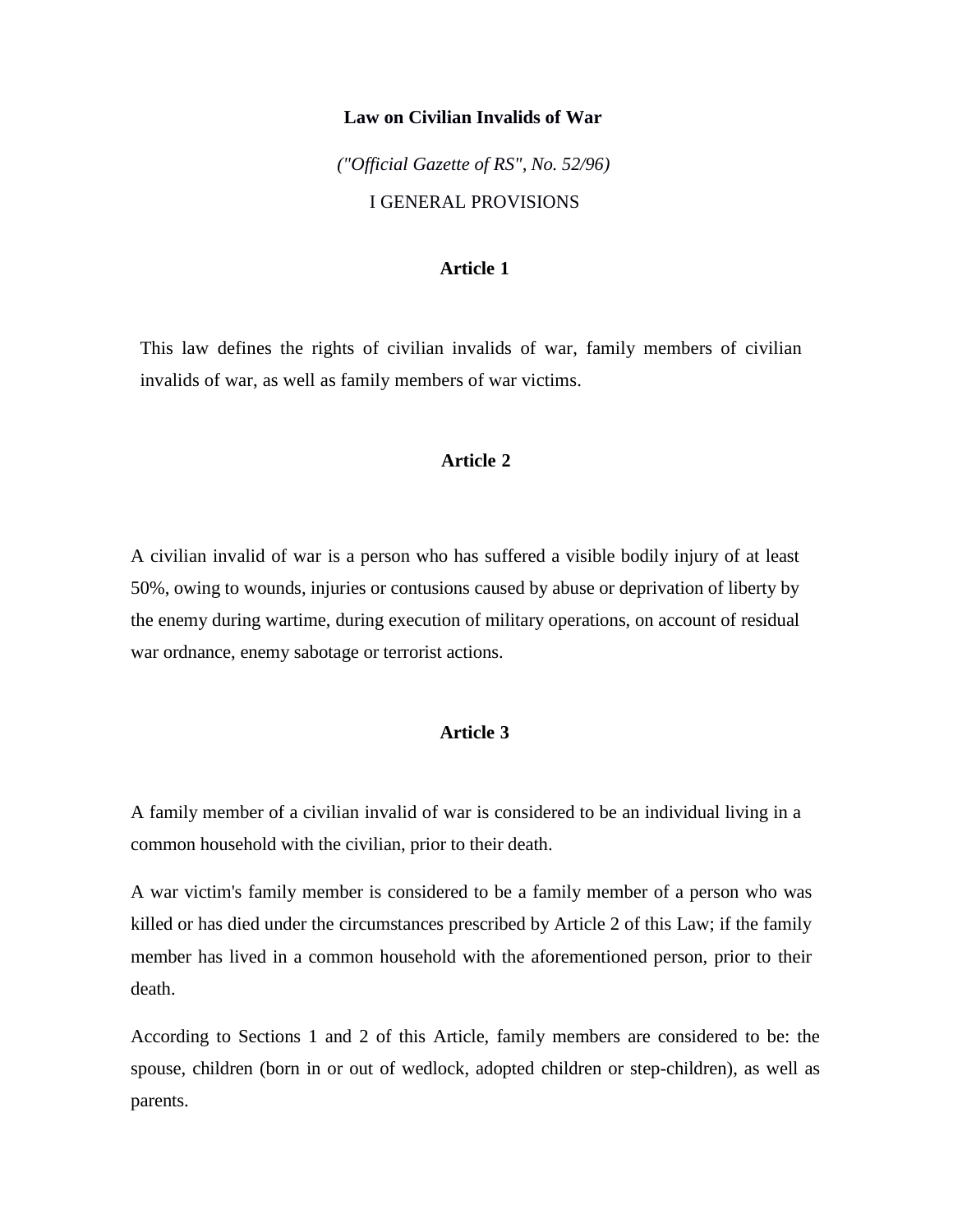# II RIGHTS AND CONDITIONS FOR EXCERCISING THE RIGHTS

## **Article 4**

This Law prescribes the following rights:

1) individual disability allowance;

2) allowance for care and assistance by another person;

3) orthopedic allowance;

4) medical care and financial compensation related to the realization of medical care;

5) privileged and free of charge transport;

6) food and accommodation fees during travel and stay in another place upon the invitation of the responsible authority;

7) monthly allowance;

8) reimbursement of funeral expenses.

## **Article 5**

The municipality, or the city, can additionally regulate further rights in the field of civilian invalid of war protection, e.g. can provide a wider scope of rights than the ones defined by this law, as well as more favorable conditions for their exercise, if sufficient resources in their budget are secured for this purpose.

## **Article 6**

The rights under this law can be obtained unless they are being exercised on a different legal basis.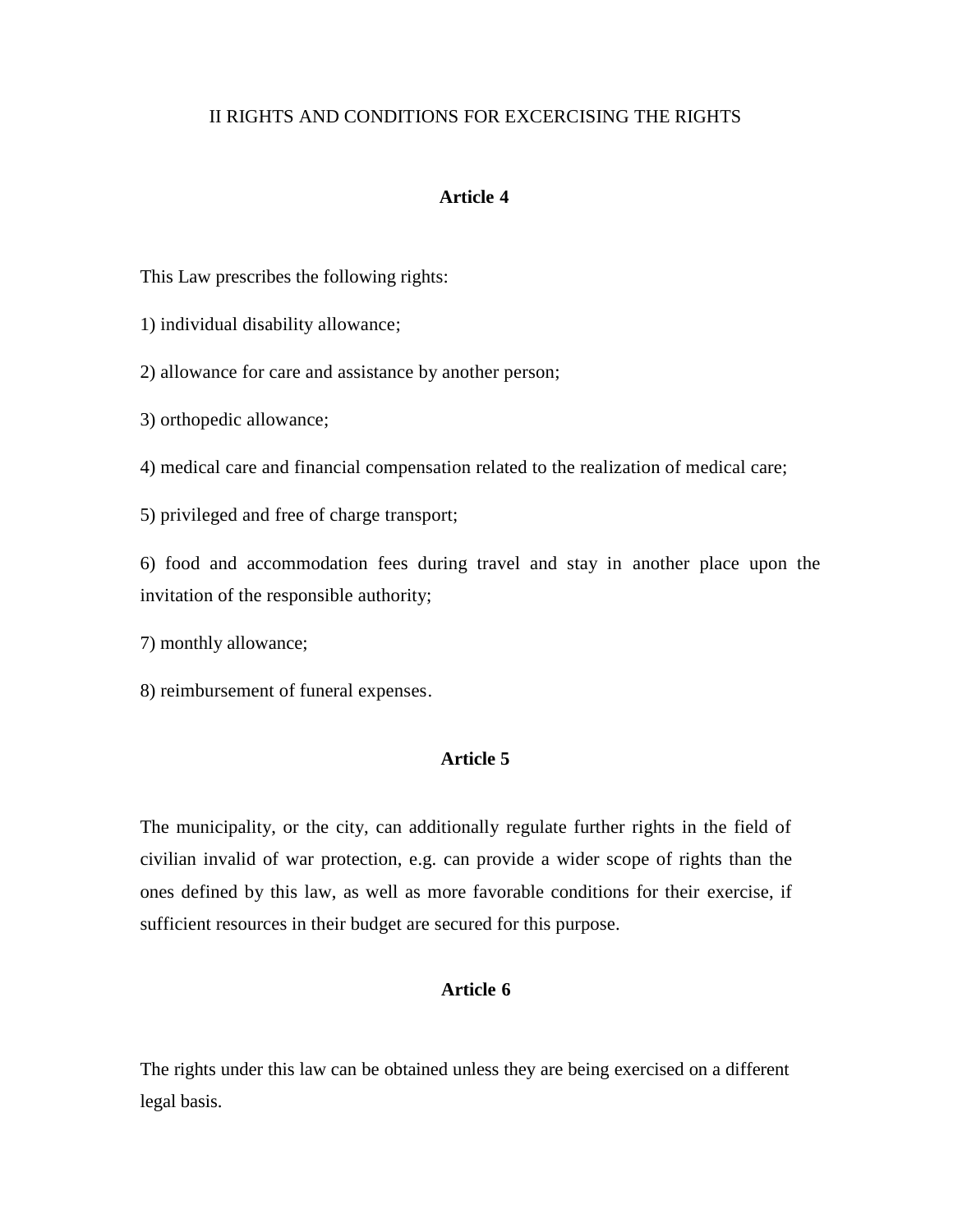#### **Article 7**

Civilian invalids of war are classified according to the degree of the bodily injury and thereby exercise their rights, prescribed by Article 4 Point 1 of this law, to the extent, in the way and according to the procedure prescribed by the federal and republic laws, which govern the rights of disabled war veterans.

Civilian invalids of war can exercise their rights, prescribed by Article 4 Items 2 to 6 of this Law, to the extent, in the way and according to the procedure prescribed by the federal regulations, which govern the rights of disabled war veterans.

Civilian invalids of war can exercise their rights, prescribed by Article 4 Items 7 and 8 of this law, to the extent, in the way and according to the procedure prescribed by the national legislation, which governs the rights of disabled war veterans.

### **Article 8**

Persons mentioned in Article 3 Paragraph 1 and 2 of this Law can exercise the rights prescribed by Article 4 Items 5 and 6 of this Law, under the conditions, to the extent, in the way and according to the procedure prescribed by the national regulations, which govern the protection of family members of fallen soldiers and deceased veterans.

If two or more persons mentioned in Article 3 Paragraph 3 of this Law meet the requirements for of the exercise of the right to a monthly allowance, they are entitled to one monthly allowance as co-beneficiaries, whereas each monthly allowance assigned to one person is increased by 50% for every additional person.

#### **Article 9**

Rights regulated by this Law cannot be obtained by persons who have been active members or supporters of enemy military formations.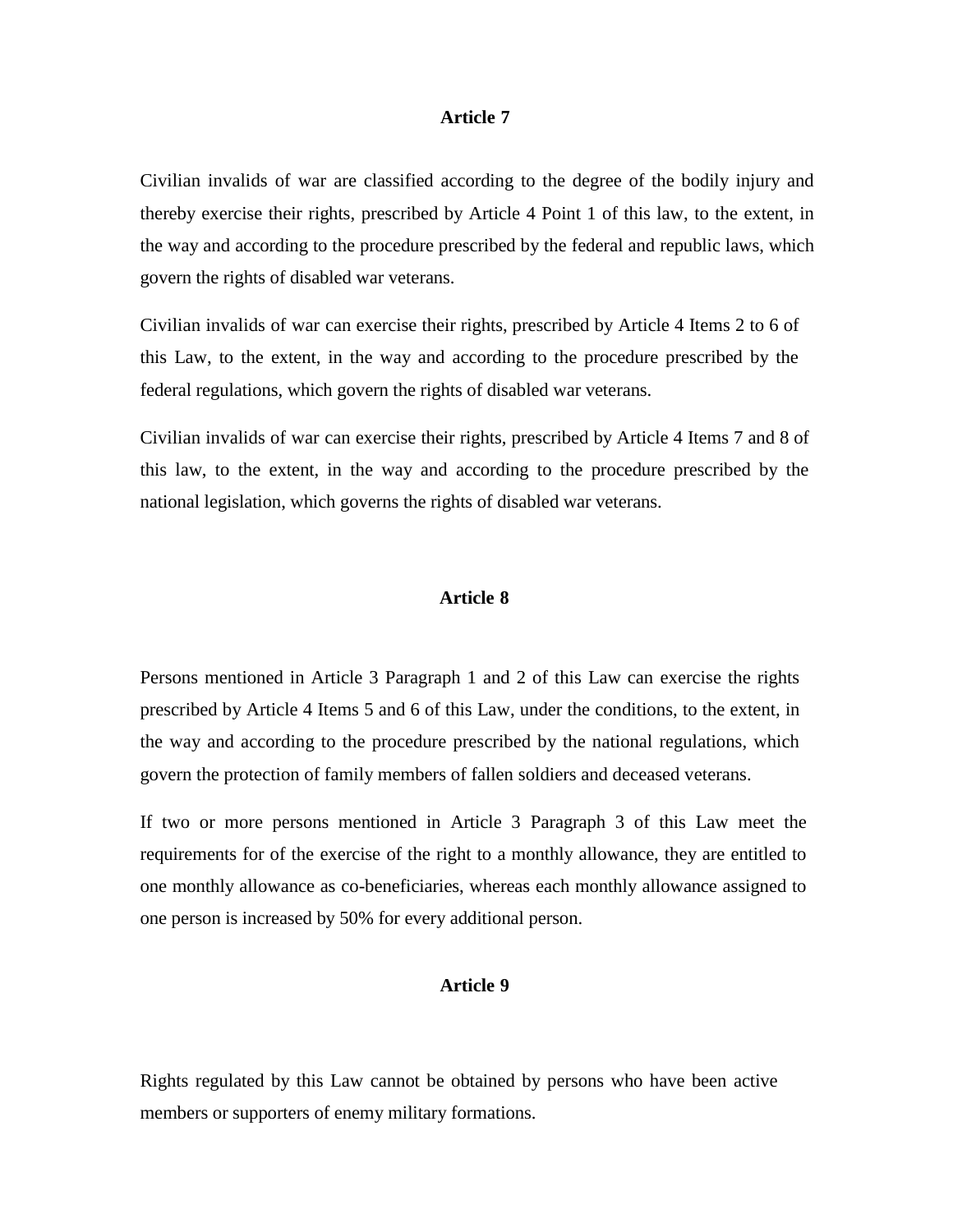### III FUNDING FOR THE REALIZATION OF THE RIGHTS

### **Article 10**

The funding necessary for the realization of the rights defined by this Law is provided for in the National Budget.

The minister responsible for protection of the disabled and veterans and the minister responsible for financial matters arrange by mutual agreement the manner in which the funding is allocated and the allowances are disbursed.

# IV PROCEDURE FOR EXERCISING RIGHTS

### **Article 11**

The rights under this law, in the first instance, are under the jurisdiction of the municipal or city administration.

The rights under this law, in the second instance, are under the jurisdiction of the ministry responsible for the protection of the disabled and veterans; and the territory of the Autonomous Province of Vojvodina and the City of Belgrade are under the jurisdiction of the corresponding authorities of the Autonomous Province of Vojvodina and the City of Belgrade.

The tasks prescribed by Paragraphs 1 and 2 of this Article are performed by the municipal, or city administration, as well as the corresponding authority of the Autonomous Province of Vojvodina and the City of Belgrade as tasks delegated to them.

# **Article 12**

The fact that a person has been killed or has been injured under the conditions prescribed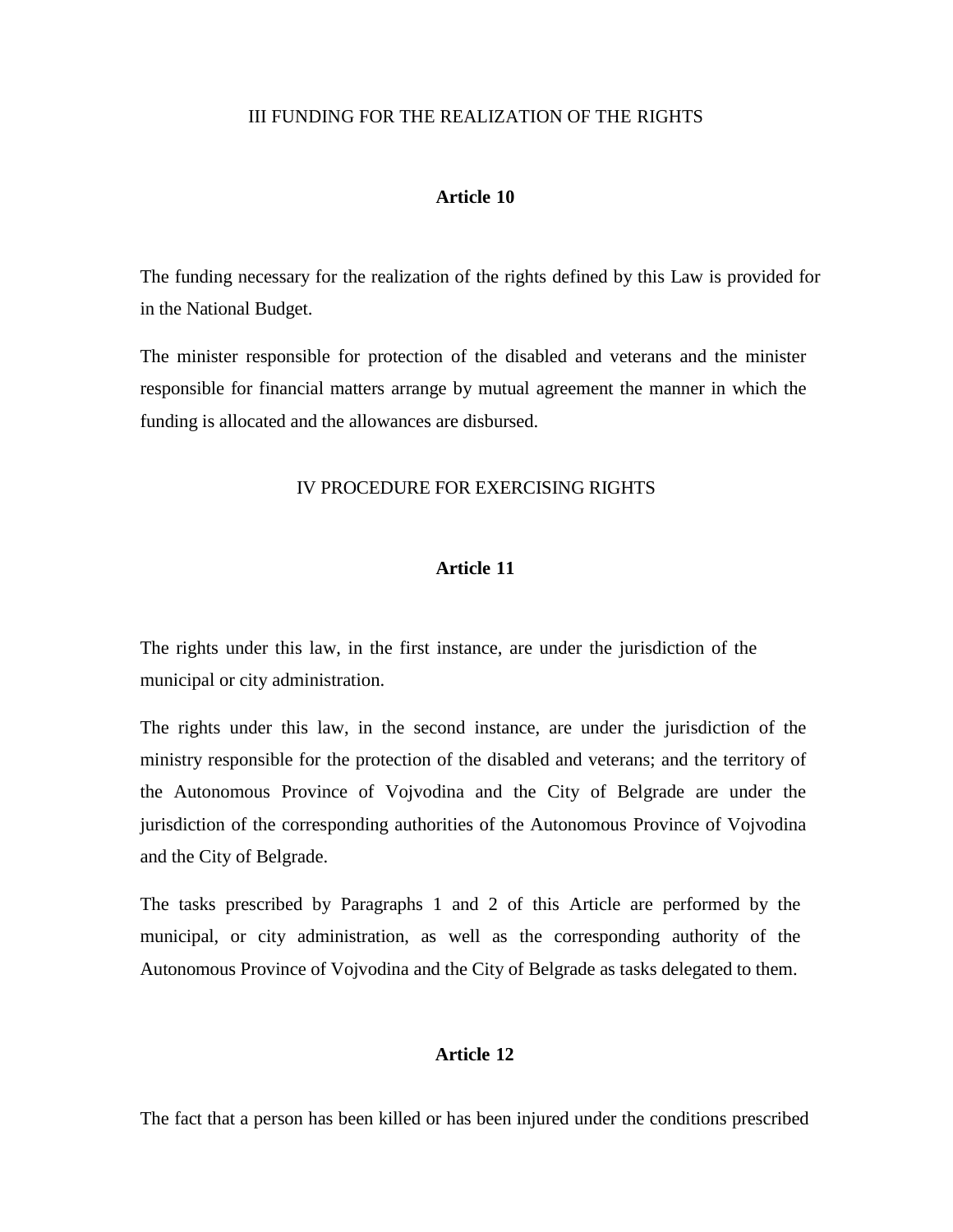by Article 2 of this Law, is determined only through the presentation of the written evidence from the period when the person was killed or received bodily injuries.

#### V TRANSITIONAL AND FINAL PROVISIONS

### **Article 13**

The municipal or city administration shall adjust the rights of the beneficiaries who were entitled to certain rights according to the regulations which were applicable until the moment when this Law came into effect, to the regulations of this Law, over a period of 6 months, beginning from the first day of the enforcement of this law.

The responsible authority is to acquire a new report from the doctor, as well as the opinion of the relevant medical board, during the procedure of the adjustment of the rights mentioned in Paragraph 1 of this Article, which are to be decided in accordance with the doctor's report and the opinion of the medical board about the working disability or the need for nursing fees and assistance from other persons.

# **Article 14**

The right to disability allowance acquired through the Law on Civilian Invalids of War ("Official Gazette of SR Serbia", No. 6/75, 14/78, 45/79, 7/82, 9/83, 10/83, 42/83, 50/83,46/84, 26/85, 37/85, 35/86, 28/87, 44/88, 12/89 and 49/89) is to be exercised to the extent and in the way determined by that law, until the decision for the harmonization of that law with the regulations of this law has been made.

# **Article 15**

On the day of the enforcement of this law, the following laws cease to apply: Law on Civilian Invalids of War, ("Official Gazette of SR Serbia", br. 6/75, 14/78, 45/79, 7/82,